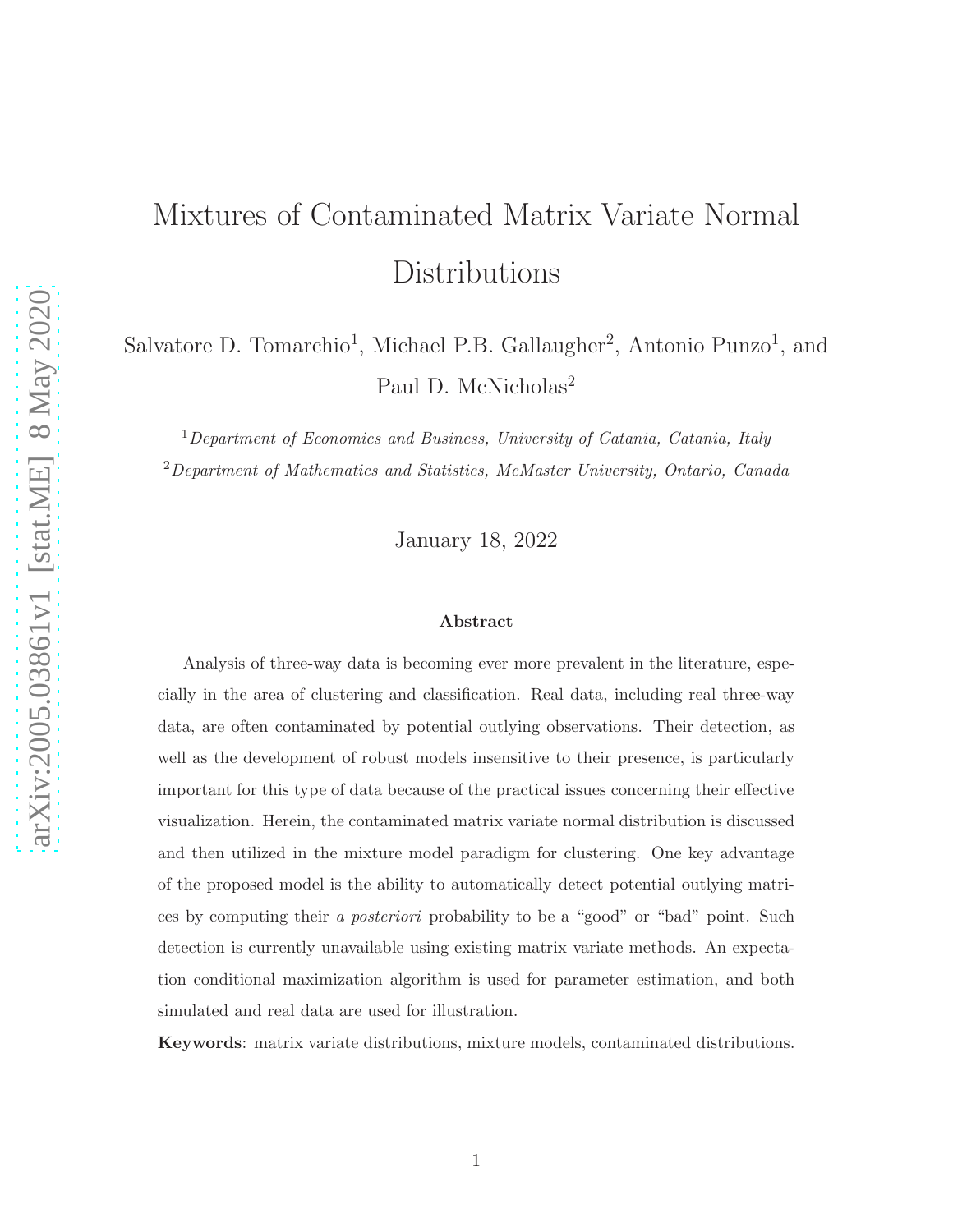# <span id="page-1-0"></span>1 Introduction

Nowadays there is an increased interest in the analysis of three-way (matrix variate) data, specifically in the area of clustering and classification via mixture models (see, e.g., recent contributions by [Gallaugher & McNicholas 2018,](#page-15-0) [2020](#page-15-1), [Melnykov & Zhu](#page-16-0) [2019](#page-16-0), [Silva et al.](#page-16-1) [2019,](#page-16-1) [Sarkar et al. 2020](#page-16-2)). This data structure occurs from the observation of various attributes, measured on a set of units, in different situations or on different occasions. Some typical examples include spatial multivariate data, multivariate longitudinal data and spatiotemporal data. In all these cases we observe a matrix for each statistical unit, implying that a sample of N random matrices can be arranged in a three-way array characterized by the following three dimensions: variables (rows), occasions (columns) and units (layers).

Real data, including three-way data, are quite often contaminated by outliers. Outlier detection, as well as the development of robust models insensitive to their presence, constitute crucial problems. This is especially true for model-based clustering methods where just a few outliers can lead to severely biased estimates, incorrect classifications, and over fitting the number of groups.

Outliers, similar to atypical observations in general, may be roughly divided into two categories, mild and gross (see, [Ritter 2015](#page-16-3), pp. 79–80 for details). Herein we focus on mild outliers, which we also refer to as "bad" points following the nomenclature of [Aitkin & Wilson](#page-14-0) [\(1980\)](#page-14-0). In the clustering context, mild outliers are points that deviate from the distribution within a cluster, but would fit well if the overall within-cluster distribution had heavier tails [\(Farcomeni & Punzo 2019\)](#page-15-2). The Gaussian distribution, although widely used in the literature, is often incapable of modelling data with mild outliers. The most common solution for managing this type of outlier is to fit a mixture of heavy-tailed elliptical distributions to the data. In the multivariate literature, several models have been proposed to cope with this issue, such as mixtures of t distributions [\(Peel & McLachlan 2000\)](#page-16-4), mixtures of power exponential distributions [\(Dang et al. 2015\)](#page-15-3) and mixtures of contaminated normal distributions [\(Punzo & McNicholas 2016\)](#page-16-5). Unfortunately, the corresponding three-way literature is far more limited. To our knowledge, the matrix variate  $t$  distribution is the only symmetric matrix distribution with heavy tails used in the mixture model paradigm (Doğru et al.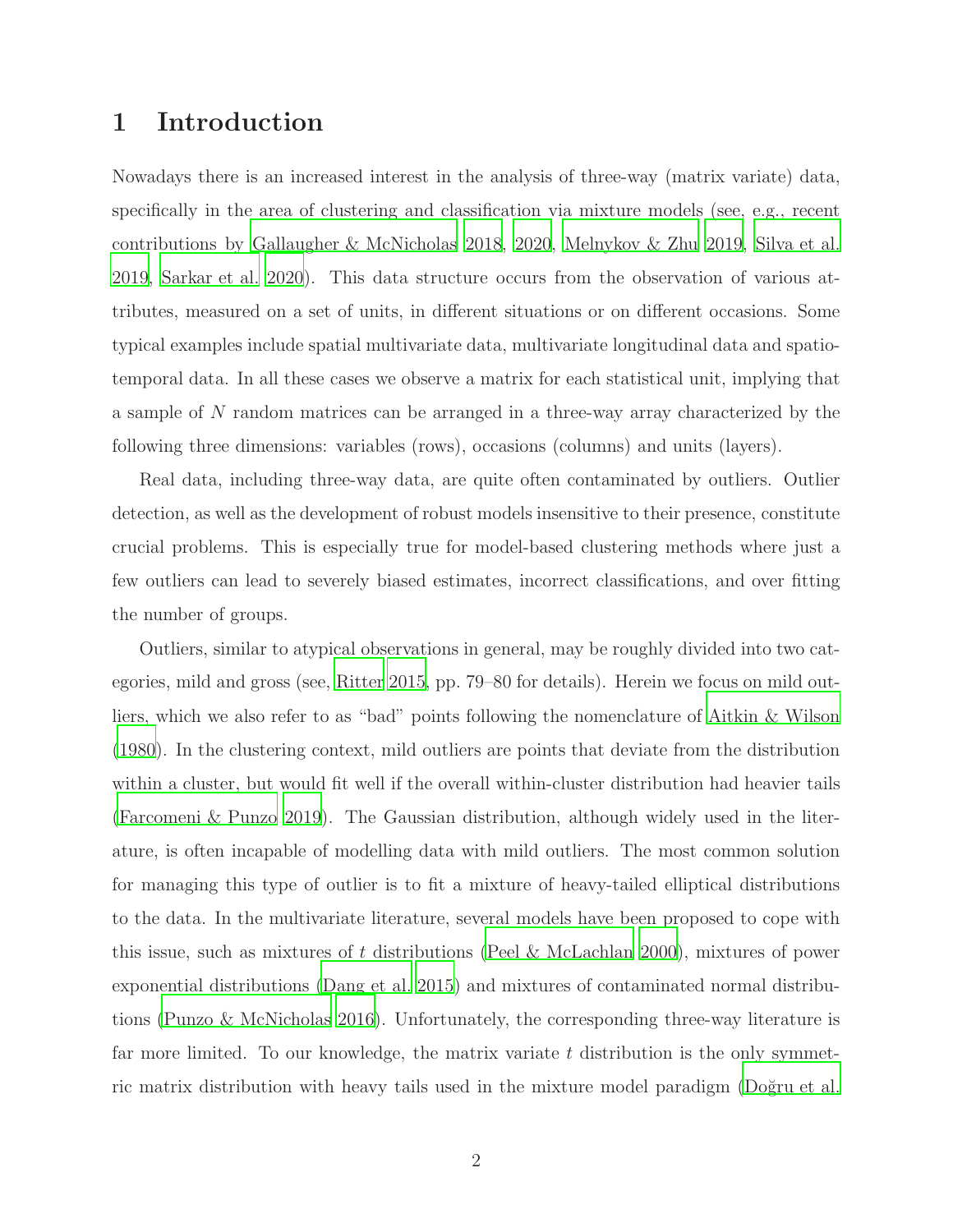[2016\)](#page-15-4).

In this paper we first discuss the contaminated matrix variate normal distribution including its useful properties and the interpretation of the parameters. This distribution is then used within the mixture model paradigm, generalizing the work of [Punzo & McNicholas](#page-16-5) [\(2016\)](#page-16-5) to three-way data. One of the key advantages of this model when compared to the matrix t distribution is the capability to automatically detect potential outliers by computing their a posteriori probability to be "good" or "bad" points.

The remainder of this paper is laid out as follows. Section [2](#page-2-0) presents a detailed background and Section [3](#page-4-0) discusses the contaminated matrix variate normal distribution, its use in the mixture model setting and a variant of the classical EM algorithm for parameter estimation. Furthermore, some notes on robustness are also provided, along with details on outlier detection and model performance evaluation. A sensitivity analysis based on simulated data is presented in Section [4](#page-9-0) and a real data application displaying the utility of the proposed method is discussed in Section [5.](#page-12-0) This paper concludes with some conclusions and possible avenues for future work (Section [6\)](#page-14-1).

## <span id="page-2-0"></span>2 Background

### 2.1 Finite Mixture Modelling and Clustering

Clustering can be thought of as the process of finding and analyzing underlying group structure in heterogeneous data. One common method for clustering is model-based clustering and makes use of a finite mixture model (see [McNicholas 2016,](#page-16-6) for extensive details). Let  $x_1, \ldots, x_N$  be an observed sample consisting of N p-variate realizations from a finite mixture model with probability density function (pdf)

<span id="page-2-1"></span>
$$
f(\mathbf{x} \mid \boldsymbol{\vartheta}) = \sum_{g=1}^{G} \pi_g f_g(\mathbf{x} \mid \boldsymbol{\theta}_g).
$$
 (1)

In [\(1\)](#page-2-1),  $\theta$  denotes the overall parameter vector, G represents the number of components,  $f_g(\mathbf{x} \mid \boldsymbol{\theta}_g)$  is the gth mixture component with corresponding parameter  $\boldsymbol{\theta}_g$  and weight (also known as mixing proportion)  $\pi_g$ , subject to conditions  $\pi_g > 0$  and  $\sum_{g=1}^G \pi_g = 1$ .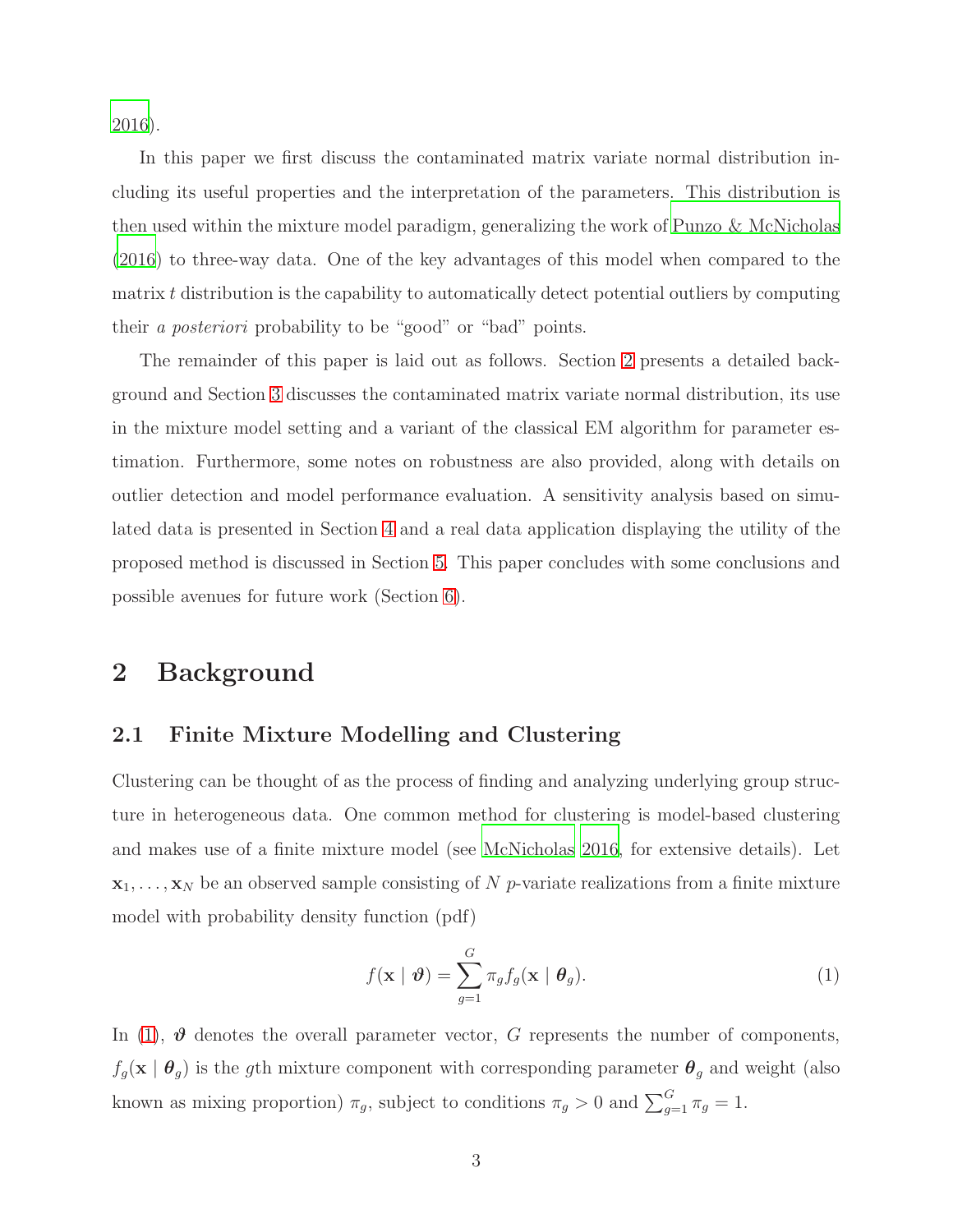Due to its mathematical tractability, the Gaussian mixture model is frequently studied in the literature, with a history dating back to [Wolfe \(1965](#page-17-0)); however, as mentioned in Section [1,](#page-1-0) issues arise when the data contain outlying observations. Specifically, using a mixture of Gaussians in the presence of mild outliers might result in over fitting the number of groups, and lead to severely biased parameter estimates. For this reason, [Punzo & McNicholas \(2016\)](#page-16-5) present a mixture of contaminated normal distributions, which is able to model data with potential outliers and determine whether a specific point is a potential outlier with respect to a particular cluster. Other approaches provide heavy-tailed alternatives to the Gaussian mixture model, but do have the benefit of detecting outlying observations [\(Peel & McLachlan 2000,](#page-16-4) [Andrews & McNicholas 2011a](#page-14-2)[,b](#page-14-3), [2012,](#page-15-5) [Lin et al.](#page-16-7) [2014,](#page-16-7) [Dang et al. 2015](#page-15-3)). Recent reviews of mixture model-based clustering are provided by [Bouveyron & Brunet-Saumard \(2014\)](#page-15-6) and [McNicholas \(2016\)](#page-16-8).

#### <span id="page-3-0"></span>2.2 Matrix Normal Distribution

Similar to the multivariate case, the matrix normal distribution is most commonly used for clustering three-way data. A random  $r \times p$  matrix  $\mathscr X$  is said to follow a matrix variate normal distribution if its pdf can be written

$$
f_{MVN}(\mathbf{X} \mid \mathbf{M}, \boldsymbol{\Sigma}, \boldsymbol{\Psi}) = \frac{1}{(2\pi)^{\frac{rp}{2}} |\boldsymbol{\Sigma}|^{\frac{p}{2}} |\boldsymbol{\Psi}|^{\frac{r}{2}}} \exp \left\{-\frac{1}{2} \operatorname{tr} \left[\boldsymbol{\Sigma}^{-1} (\mathbf{X} - \mathbf{M}) \boldsymbol{\Psi}^{-1} (\mathbf{X} - \mathbf{M})'\right]\right\},
$$

where M is a mean matrix,  $\Sigma$  is an  $r \times r$  row covariance matrix, and  $\Psi$  is a  $p \times p$  column covariance matrix. One interesting property of the matrix normal distribution is its close relationship to the multivariate normal distribution via

<span id="page-3-1"></span>
$$
\mathscr{X} \sim \mathcal{N}_{r \times p}(\mathbf{M}, \Sigma, \Psi) \iff \text{vec}(\mathscr{X}) \sim \mathcal{N}_{rp}(\text{vec}(\mathbf{M}), \Psi \otimes \Sigma), \tag{2}
$$

where  $\text{vec}(\cdot)$  is the vectorization operator and  $\otimes$  is the Kronecker product.

The matrix variate normal distribution has the desirable feature of simultaneously modelling and identifying the between and within-variable variabilities as well as reducing the number of free parameters from  $rp(rp+1)/2$  to  $r(r+1)/2 + p(p+1)/2$ . It is important to note that the matrix variate normal distribution is not identifiable because the matrices  $\Sigma$ and  $\Psi$  are only unique up to a positive constant; however, their Kronecker product  $\Psi \otimes \Sigma$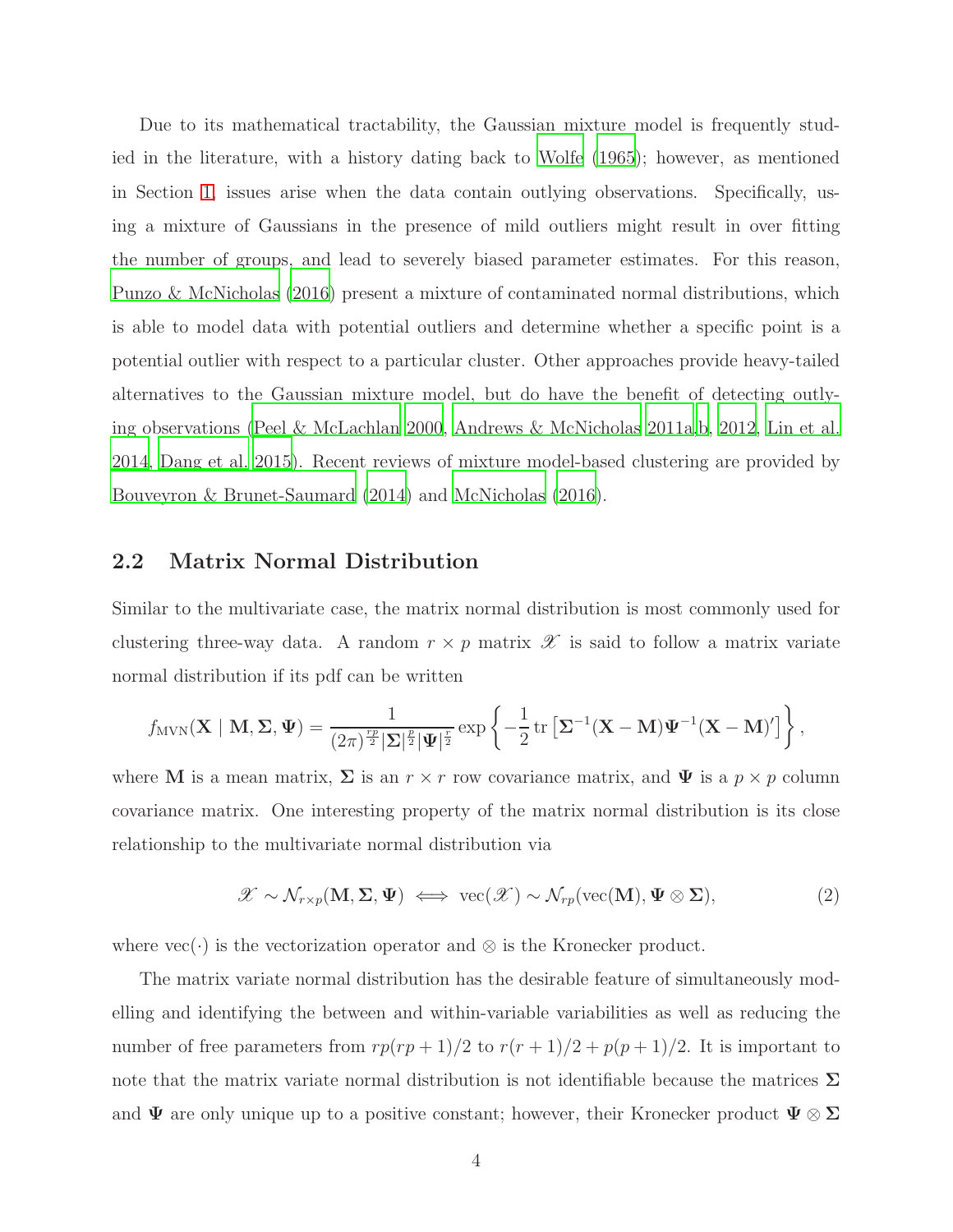<span id="page-4-0"></span>is uniquely defined. Herein, to resolve the identifiability problem, we set the first diagonal element of  $\Sigma$  equal to one.

# 3 Methodology

#### 3.1 Contaminated Matrix Normal Distribution

An  $r \times p$  random matrix  $\mathscr X$  is said to follow a contaminated matrix variate normal (CMVN) distribution, if its density can be written

$$
f_{\text{CMVN}}(\mathbf{X} \mid \mathbf{M}, \Sigma, \Psi, \eta, \alpha) = \alpha f_{\text{MVN}}(\mathbf{X} \mid \mathbf{M}, \Sigma, \Psi) + (1 - \alpha) f_{\text{MVN}}(\mathbf{X} \mid \mathbf{M}, \eta \Sigma, \Psi), \tag{3}
$$

with  $0 < \alpha < 0.5$  and  $\eta > 1$ . This distribution belongs to the absolutely continuous elliptically contoured distributions family [\(Gupta & Varga 1994](#page-15-7)) and, similar to the multivariate case, it is represented in the form of a two-component mixture model. The first component, with mixing proportion  $\alpha$ , models the points that are considered "good". The second component, which inflates the variance with the weight  $\eta$ , models the outlying observations that are considered "bad". Therefore, a useful characteristic of this distribution is the practical interpretation of its parameters, with  $\alpha$  being the proportion of "good" matrices and  $\eta$  denoting the degree of contamination. The degree of contamination can be interpreted as an inflation parameter and is a measure of how different the outlying matrices are from the bulk of the good data.

Another important characteristic of this distribution is that once the parameters are estimated, it is possible to determine whether a generic matrix, say  $X_i$ , is good via the maximum a posteriori probability

$$
\hat{v}_i := \frac{\hat{\alpha} f_{\text{MVN}}(\mathbf{X}_i \mid \hat{\mathbf{M}}, \hat{\boldsymbol{\Sigma}}, \hat{\boldsymbol{\Psi}})}{f_{\text{CMVN}}(\mathbf{X}_i \mid \hat{\mathbf{M}}, \hat{\boldsymbol{\Sigma}}, \hat{\boldsymbol{\Psi}}, \hat{\boldsymbol{\eta}}, \hat{\alpha})}.
$$
\n(4)

Specifically,  $\mathbf{X}_i$  will be considered good if  $\hat{v}_i > 0.5$ , while it will be considered bad otherwise. This aspect is of particular importance for three-way data given that visualization techniques — and, therefore, the visual detection of outlying matrices — is a challenging task.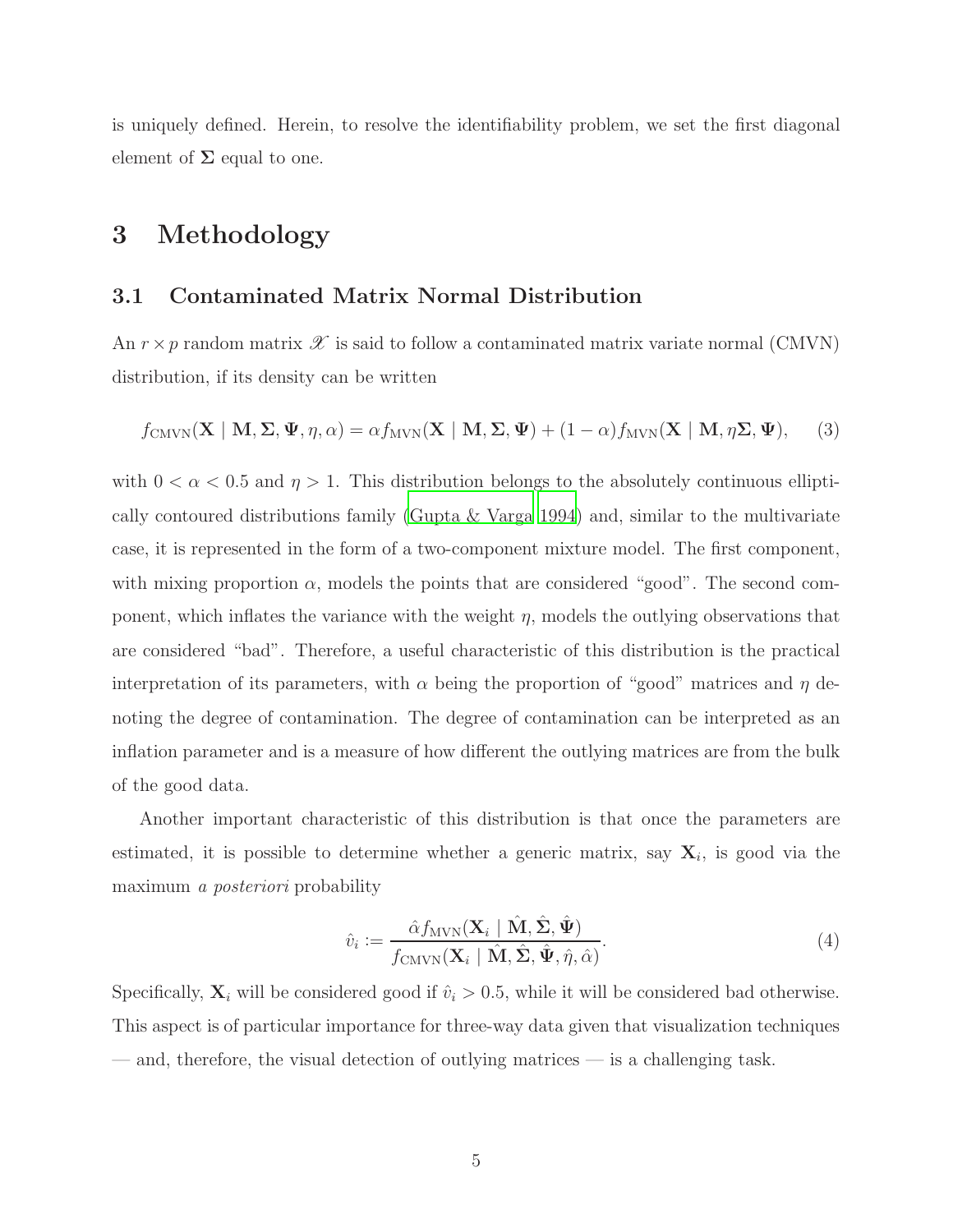#### 3.2 Remark on the inflation parameter

As mentioned in Section [2.2,](#page-3-0) the scale matrices  $\Sigma$  and  $\Psi$  are unique only up to a positive multiplicative constant and the Kronecker product  $\Psi \otimes \Sigma$  is uniquely defined. Moreover, if  $\sigma_{jj}$  and  $\psi_{ll}$  are the j<sup>th</sup> and *l*<sup>th</sup> diagonal elements of  $\Sigma$  and  $\Psi$ , respectively, then the variance of the element jl in the matrix  $\mathscr X$  is  $\sigma_{jj}\psi_{ll}$ , a result easily obtained from [\(2\)](#page-3-1). Therefore, to increase the overall variance to model the "bad matrices", a weight  $\eta$  need only be applied to one of the scale matrices. In fact, if weights  $\eta_{\Sigma}$  and  $\eta_{\Psi}$  are applied to  $\Sigma$  and  $\Psi$  respectively, then

$$
(\eta_{\Psi}\Psi)\otimes(\eta_{\Sigma}\Sigma)=\eta_{\Psi}\eta_{\Sigma}(\Psi\otimes\Sigma)=\eta(\Psi\otimes\Sigma)=\Psi\otimes(\eta\Sigma),
$$

where  $\eta = \eta_{\Psi} \eta_{\Sigma}$ .

## 3.3 Mixtures of CMVN Distributions

The CMVN distribution is now considered in the mixture model context for its use in clustering and classification. Specifically, an  $r \times p$  random matrix  $\mathscr X$  with realization **X** has density

$$
f(\mathbf{X} \mid \boldsymbol{\vartheta}) = \sum_{g=1}^{G} \pi_g f_{\text{CMVN}}(\mathbf{X} \mid \mathbf{M}_g, \boldsymbol{\Sigma}_g, \boldsymbol{\Psi}_g, \eta_g, \alpha_g).
$$

To find maximum likelihood (ML) estimates for the parameters of our model, we adopt the expectation conditional maximization (ECM) algorithm [\(Meng & Rubin 1993\)](#page-16-9). The ECM algorithm is a variant of the classical expectation-maximization (EM) algorithm [\(Dempster et al.](#page-15-8) [1977\)](#page-15-8), which is a natural approach for ML estimation when data are incomplete. The two sources of missingness in this case are:

- the unknown group memberships  $\mathbf{z}_1, \ldots, \mathbf{z}_N$ , where  $\mathbf{z}_i = (z_{i1}, \ldots, z_{iG})'$  so that  $z_{ig} = 1$ if observation *i* is in group g and  $z_{ig} = 0$  otherwise; and
- the classification of observation i in group g as either good or bad, i.e.  $\mathbf{v}_1, \ldots, \mathbf{v}_N$ , where  $\mathbf{v}_i = (v_{i1}, \dots, v_{iG})'$  so that  $v_{ig} = 1$  if observation i in group g is good and  $v_{ig} = 0$ , otherwise.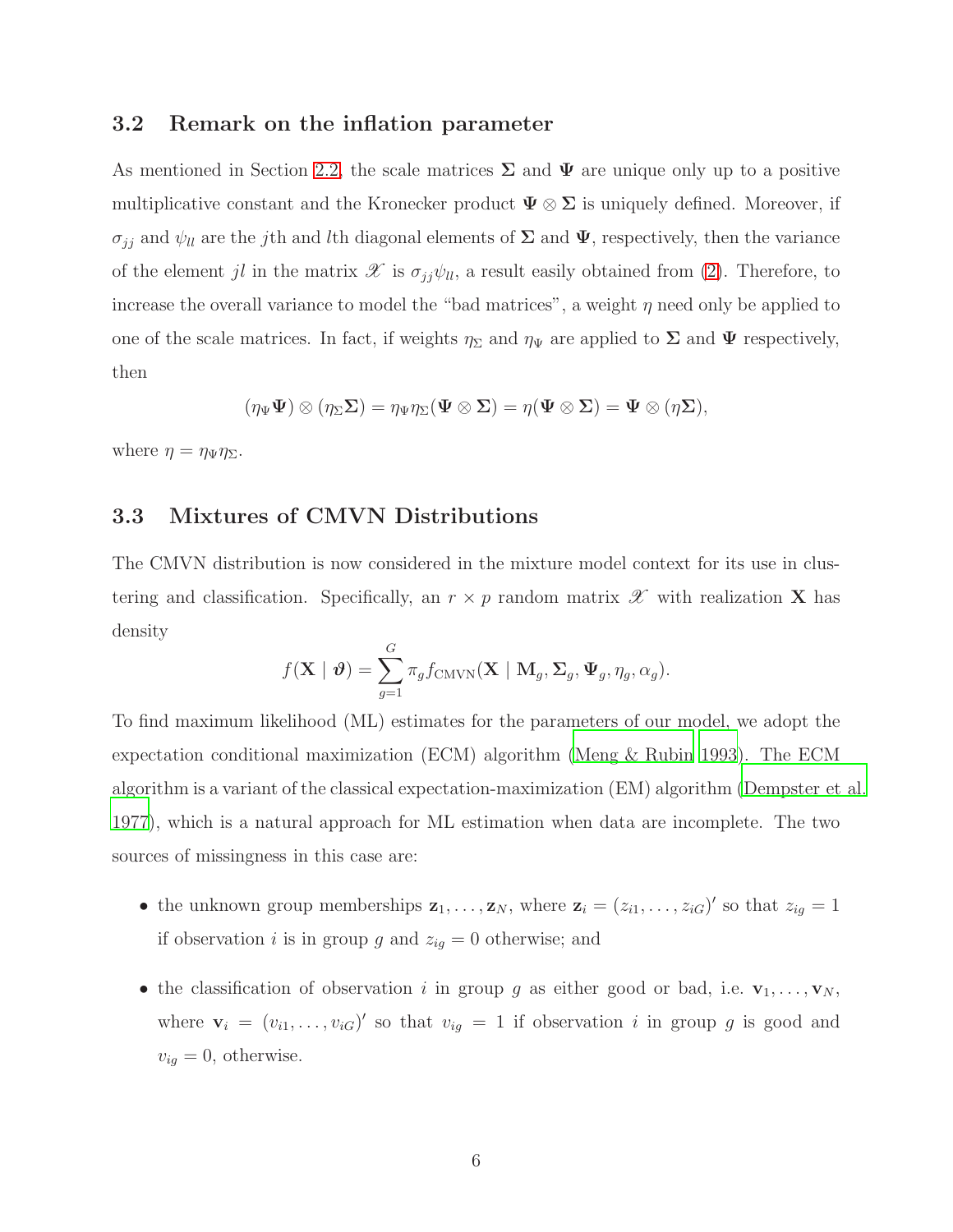The complete-data is therefore given by  $\{X_1, \ldots, X_N, z_1, \ldots, z_N, v_1, \ldots, v_N\}$  and the complete-data log-likelihood can be written

$$
\ell_C(\boldsymbol{\theta}) = \ell_{C1}(\boldsymbol{\pi}) + \ell_{C2}(\boldsymbol{\alpha}) + \ell_{C3}(\boldsymbol{\varphi}),
$$

where

$$
\ell_{C1}(\boldsymbol{\pi}) = \sum_{i=1}^{N} \sum_{g=1}^{G} z_{ig} \log \pi_g,
$$

$$
\ell_{C2}(\alpha) = \sum_{i=1}^{N} \sum_{g=1}^{G} z_{ig} [v_{ig} \log \alpha_g + (1 - v_{ig}) \log (1 - \alpha_g)],
$$

and

$$
\ell_{C3}(\varphi) = \sum_{i=1}^{N} \sum_{g=1}^{G} z_{ig} \Big[ -\frac{p}{2} \log |\Sigma_g| - \frac{r}{2} \log |\Psi_g| - \frac{rp}{2} (1 - v_{ig}) \log (\eta_g) - \frac{1}{2} \left( v_{ig} + \frac{1 - v_{ig}}{\eta_g} \right) \operatorname{tr} \left\{ \Sigma_g^{-1} (\mathbf{X}_i - \mathbf{M}_g) \Psi_g^{-1} (\mathbf{X}_i - \mathbf{M}_g)' \right\} \Big], \tag{5}
$$

with  $\boldsymbol{\pi} = (\pi_1, \ldots, \pi_G)'$ ,  $\boldsymbol{\alpha} = (\alpha_1, \ldots, \alpha_G)'$  and  $\boldsymbol{\varphi} = {\bf M}_g, \boldsymbol{\Sigma}_g, \boldsymbol{\Psi}_g, \eta_g {\bf \}$  for  $g \in \{1, \ldots, G\}$ . After initialization the ECM algorithm proceeds as follows where, following the notation of [Melnykov & Zhu \(2019\)](#page-16-0), the parameters marked with one dot correspond to the previous iteration and those marked with two dots represent the updates at the current iteration. **E-Step:** Update  $z_{ig}$  and  $v_{ig}$  via

<span id="page-6-2"></span>
$$
\ddot{z}_{ig} := \mathbb{E}_{\boldsymbol{\vartheta}}(Z_{ig} \mid \mathbf{X}_{i}) = \frac{\dot{\pi}_{g} f_{\text{CMVN}}(\mathbf{X}_{i} \mid \dot{\mathbf{M}}_{g}, \dot{\boldsymbol{\Sigma}}_{g}, \dot{\boldsymbol{\Psi}}_{g}, \dot{\eta}_{g}, \dot{\alpha}_{g})}{\sum_{h=1}^{G} \dot{\pi}_{h} f_{\text{CMVN}}(\mathbf{X}_{i} \mid \dot{\mathbf{M}}_{h}, \dot{\boldsymbol{\Sigma}}_{h}, \dot{\boldsymbol{\Psi}}_{h}, \dot{\eta}_{h}, \dot{\alpha}_{h})},
$$
\n(6)

$$
\ddot{v}_{ig} := \mathbb{E}_{\boldsymbol{\vartheta}}(V_{ig} \mid \mathbf{X}_i) = \frac{\dot{\alpha}_g f_{\text{MVN}}(\mathbf{X}_i \mid \dot{\mathbf{M}}_g, \dot{\boldsymbol{\Sigma}}_g, \dot{\boldsymbol{\Psi}}_g)}{f_{\text{CMVN}}(\mathbf{X}_i \mid \dot{\mathbf{M}}_g, \dot{\boldsymbol{\Sigma}}_g, \dot{\boldsymbol{\Psi}}_g, \dot{\eta}_g, \dot{\alpha}_g)}.
$$
(7)

<span id="page-6-1"></span>**CM-Step 1**: Update  $\pi_g$ ,  $\alpha_g$ , **M**<sub>g</sub> according to

$$
\ddot{\pi}_g = \frac{\ddot{N}_g}{N}, \quad \ddot{\alpha}_g = \frac{\sum_{i=1}^N \ddot{z}_{ig} \ddot{v}_{ig}}{\ddot{N}_g},\tag{8}
$$

<span id="page-6-0"></span>
$$
\ddot{\mathbf{M}}_g = \frac{1}{\ddot{s}_g} \sum_{i=1}^N \ddot{z}_{ig} \left( \ddot{v}_{ig} + \frac{1 - \ddot{v}_{ig}}{\dot{\eta}_g} \right) \mathbf{X}_i, \tag{9}
$$

where  $\ddot{N}_g = \sum_{i=1}^N \ddot{z}_{ig}$  and  $\ddot{s}_g = \sum_{i=1}^N \ddot{z}_{ig} \left( \ddot{v}_{ig} + \frac{1-\ddot{v}_{ig}}{\dot{\eta}_g} \right)$  $\left. \frac{-\ddot{v}_{ig}}{\dot{\eta}_g} \right).$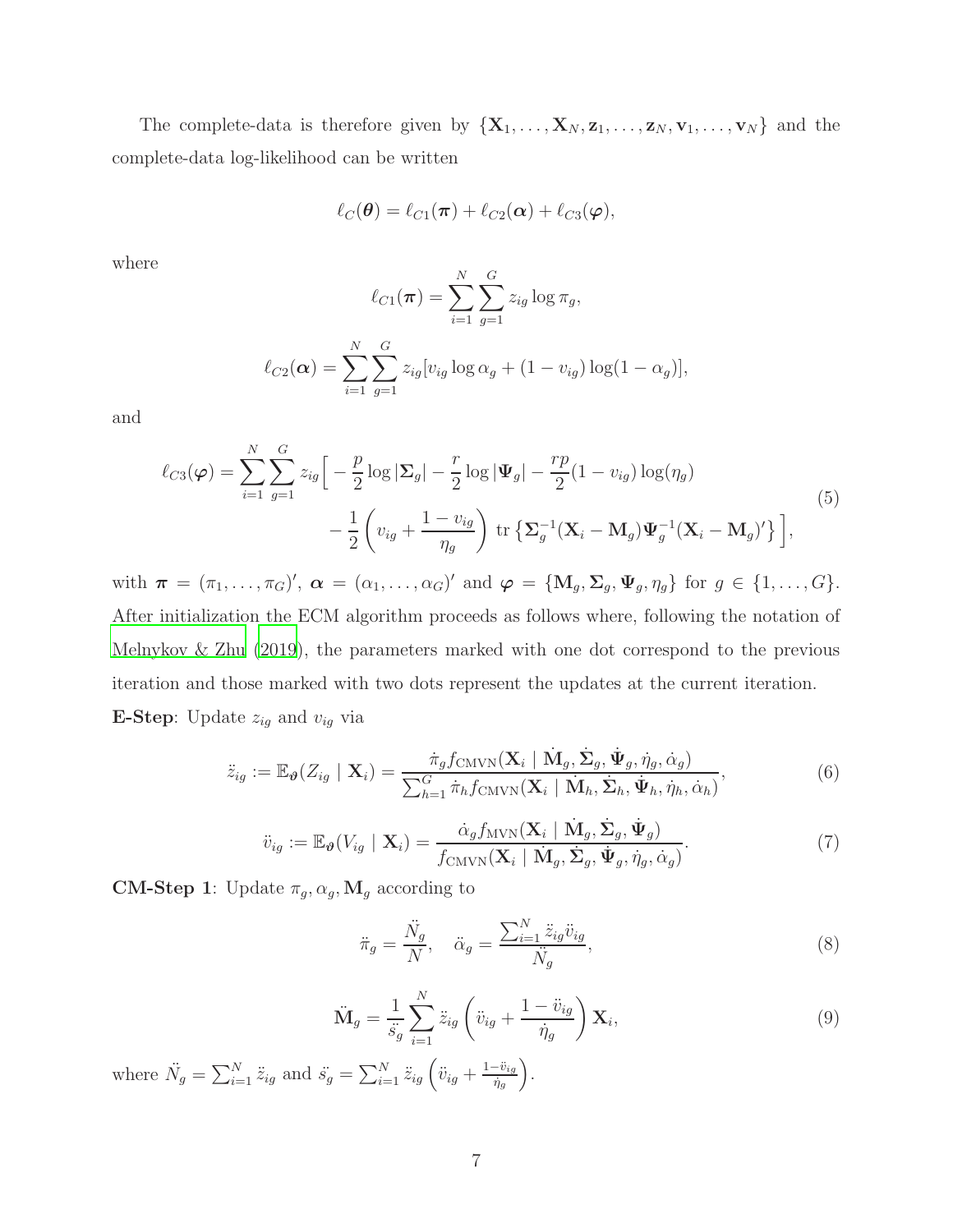**CM-Step 2:** Update  $\Sigma_g$  by

<span id="page-7-3"></span>
$$
\ddot{\Sigma}_g = \frac{1}{p\ddot{N}_g} \sum_{i=1}^N \ddot{z}_{ig} \left( \ddot{v}_{ig} + \frac{1 - \ddot{v}_{ig}}{\dot{\eta}_g} \right) (\mathbf{X}_i - \ddot{\mathbf{M}}_g) \dot{\Psi}_g^{-1} (\mathbf{X}_i - \ddot{\mathbf{M}}_g)'. \tag{10}
$$

**CM-Step 3:** Update  $\Psi_g$  according to

<span id="page-7-4"></span>
$$
\ddot{\Psi}_g = \frac{1}{r\ddot{N}_g} \sum_{i=1}^N \ddot{z}_{ig} \left( \ddot{v}_{ig} + \frac{1 - \ddot{v}_{ig}}{\dot{\eta}_g} \right) (\mathbf{X}_i - \ddot{\mathbf{M}}_g)' \ddot{\Sigma}_g^{-1} (\mathbf{X}_i - \ddot{\mathbf{M}}_g).
$$
(11)

**CM-Step 4**: Update  $\eta_g$  via

$$
\ddot{\eta}_g = \max \left\{ \eta_{\min}, \frac{\sum_{i=1}^N \ddot{z}_{ig}(1 - \ddot{v}_{ig}) \operatorname{tr}[\ddot{\Sigma}_g^{-1}(\mathbf{X}_i - \ddot{\mathbf{M}}_g) \ddot{\Psi}_g^{-1}(\mathbf{X}_i - \ddot{\mathbf{M}}_g)']}{\sum_{i=1}^N \ddot{z}_{ig}(1 - \ddot{v}_{ig})} \right\},
$$

where  $\eta_{\text{min}} > 1$ . In our analyses, we set  $\eta_{\text{min}} = 1.0001$ . Similarly to [Punzo & McNicholas](#page-16-5) [\(2016\)](#page-16-5), we start our ECM algorithm by randomly initializing the quantities involved in the E-step.

#### 3.4 Some notes on robustness

Based on [\(9\)](#page-6-0), the update for  $M_g$  is a weighted mean of the  $X_i$  values, with weights

<span id="page-7-1"></span><span id="page-7-0"></span>
$$
v_{ig} + \frac{1 - v_{ig}}{\eta_g}.\tag{12}
$$

Consider now the update for  $v_{ig}$  in [\(7\)](#page-6-1) as a function of the squared Mahalanobis distance  $\delta_{ig} = \text{tr}[\Sigma_g^{-1}(\mathbf{X}_i - \mathbf{M}_g)\boldsymbol{\Psi}_g^{-1}(\mathbf{X}_i - \mathbf{M}_g)'], \text{ i.e.,}$ 

$$
h\left(\delta_{ig};\alpha_{g},\eta_{g}\right) = \alpha_{g} \exp\left(-\frac{\delta_{ig}}{2}\right) \left[\alpha_{g} \exp\left(-\frac{\delta_{ig}}{2}\right) + \frac{(1-\alpha_{g})}{\sqrt{\eta_{g}^{rp}}} \exp\left(-\frac{\delta_{ig}}{2\eta_{g}}\right)\right]^{-1}
$$

$$
= \left\{1 + \frac{(1-\alpha_{g})}{\alpha_{g}} \frac{1}{\sqrt{\eta_{g}^{rp}}} \exp\left[\frac{\delta_{ig}}{2}\left(1 - \frac{1}{\eta_{g}}\right)\right]\right\}^{-1},\tag{13}
$$

Due to the constraint  $\eta_g > 1$ , from [\(13\)](#page-7-0) it is straightforward to realize that  $h(\delta_{ig}; \alpha_g, \eta_g)$ is a decreasing function of  $\delta_{ig}$ . Based on [\(13\)](#page-7-0), [\(12\)](#page-7-1) can be written

<span id="page-7-2"></span>
$$
w\left(\delta_{ig};\alpha_g,\eta_g\right) = h\left(\delta_{ig};\alpha_g,\eta_g\right) + \frac{1 - h\left(\delta_{ig};\alpha_g,\eta_g\right)}{\eta_g} = \frac{1}{\eta_g} \left[1 + \left(\eta_g - 1\right)h\left(\delta_{ig};\alpha_g,\eta_g\right)\right].\tag{14}
$$

From [\(14\)](#page-7-2), it is easy to see that  $w(\delta_{ig}; \alpha_g, \eta_g)$  is an increasing function of  $h(\delta_{ig}; \alpha_g, \eta_g)$ ; this also means that  $w(\delta_{ig}; \alpha_g, \eta_g)$  is a decreasing function of  $\delta_{ig}$ . Therefore, the weights in [\(12\)](#page-7-1)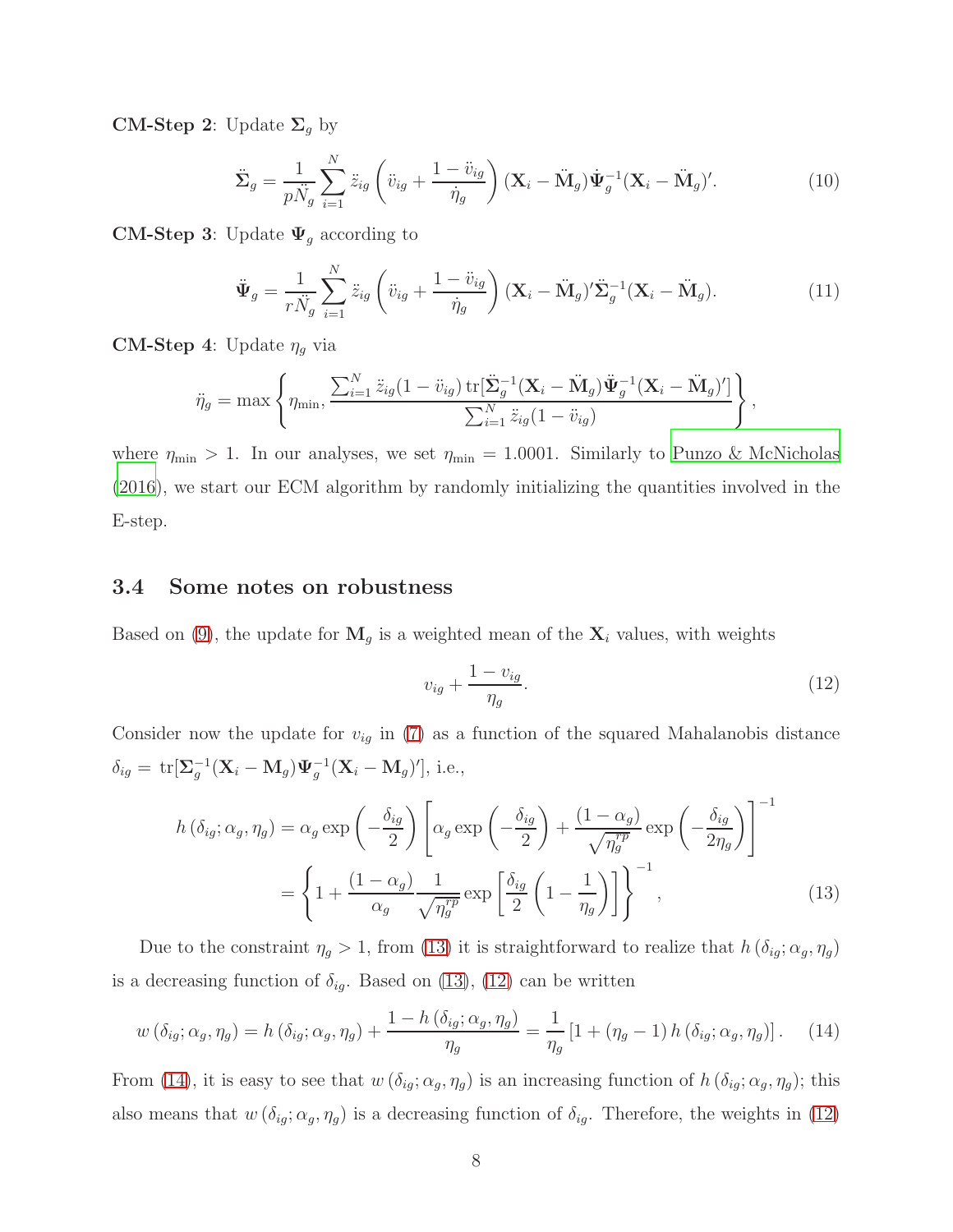reduce the impact of bad points in the estimation of the means  $M<sub>g</sub>$ , thereby providing robust estimates of these means. Similarly, from [\(10\)](#page-7-3) and [\(11\)](#page-7-4), the larger  $\delta_{ig}$  values also have smaller effect on  $\Sigma_g$  and  $\Psi_g$ ,  $g = 1, \ldots, G$ , due to the weights in [\(12\)](#page-7-1).

## 3.5 Detection of bad matrices

For each matrix  $\mathbf{X}_i$ , once the ECM algorithm reaches convergence, we can determine both its cluster of membership and whether it is a good or a bad matrix in that cluster. Let  $\tilde{z}_{ig}$ and  $\hat{v}_{ig}$  be the values at convergence of [\(6\)](#page-6-2) and [\(7\)](#page-6-1), respectively. The matrix  $\mathbf{X}_i$  is assigned to the cluster maximizing the estimated a posteriori probabilities  $\hat{z}_{ig}$ . We then consider  $\mathbf{X}_i$ good in that cluster if  $\hat{v}_{ih} > 0.5$ , and bad otherwise.

#### 3.6 Model selection and performance assessment

It is often the case that the number of groups  $G$  is not known a priori, and model selection is commonly performed by computing a suitable (likelihood-based) model selection criterion. The Bayesian information criterion (BIC; [Schwarz 1978](#page-16-10)) is one of the most popular, and will be used in the following analyses. It is defined as:

$$
\text{BIC} = 2\ell(\hat{\boldsymbol{\vartheta}}) - m \log N,
$$

where  $m$  is the overall number of free parameters in the model. Note that, with this formulation, models with higher BIC values are preferred.

To assess classification performance, the adjusted rand index (ARI; [Hubert & Arabie](#page-16-11) [1985\)](#page-16-11) is used. The ARI evaluates the agreement between the true classification and the one predicted by the model. An ARI of 1 indicates perfect agreement between the two partitions, while the expected value of the ARI under random classification is 0. Extensive details on the ARI are given by [Steinley \(2004\)](#page-17-1). In addition to the ARI, the misclassification rate (MCR), which is the proportion of units that are misclassified, will be used to assess classification performance.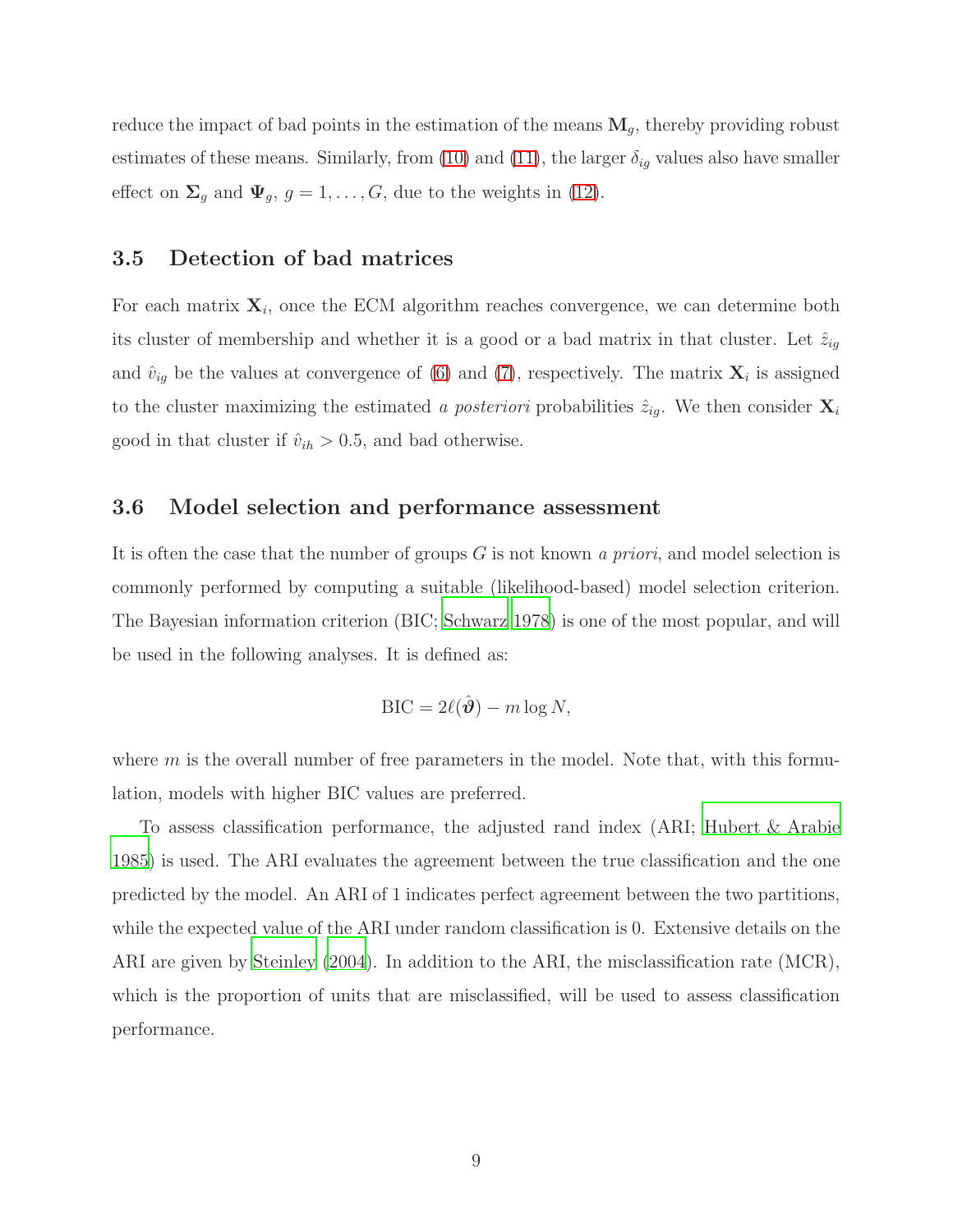# <span id="page-9-0"></span>4 Sensitivity analysis

## 4.1 Overview

A sensitivity study is here described to illustrate the behaviour of our model in the presence of bad points. Specifically, in Section [4.2](#page-9-1) the impact of a single atypical observation on the fitting of CMVN mixtures is evaluated, while their performance in the presence of uniform noise is analyzed in Section [4.3.](#page-11-0) Both studies are based on an artificial dataset of size  $N = 150$ , randomly generated from a mixture of two matrix variate normal distributions with  $r = 2$ ,  $p = 4$  and parameters displayed in Table [1.](#page-9-2) Therefore, each data point is a  $2\times4$  matrix. For comparison purposes, matrix variate t (MVT) mixtures and matrix variate normal (MVN) mixtures are considered in the analyses herein.

<span id="page-9-2"></span>

| Parameter           | Group 1                                                                                                       | Group 2                                                                                                                                        |  |
|---------------------|---------------------------------------------------------------------------------------------------------------|------------------------------------------------------------------------------------------------------------------------------------------------|--|
| $\pi_g$             | 0.50                                                                                                          | 0.50                                                                                                                                           |  |
| $\mathbf{M}_q$      | $\begin{pmatrix} -2.60 & -1.10 & -0.50 & -0.20 \end{pmatrix}$<br>$0.60 \quad 0.30 \quad 0.10$<br>1.30         | $1.70$ $1.90$ $2.20$<br>1.50<br>$\begin{pmatrix} -3.70 & -2.70 & -2.00 & -1.50 \end{pmatrix}$                                                  |  |
| $\Sigma_g$          | $(2.00\ 0.00)$<br>0.001.00                                                                                    | $(1.70 \t0.50)$<br>0.501.30/                                                                                                                   |  |
| $\overline{\Psi}_q$ | $(1.00\ 0.50\ 0.25\ 0.13)$<br>$0.50$ 1.00 $0.50$ 0.25<br>$0.25$ $0.50$ $1.00$ $0.50$<br>$0.13$ 0.25 0.50 1.00 | $(1.00 \t0.50 \t0.25 \t0.13)$<br>$0.50$ 1.00 $0.50$ 0.25<br>$0.25$ $0.50$ $1.00$ $0.50$<br>$\left(0.13\right)0.25\right)0.50\left(1.00\right)$ |  |

Table 1: Parameters used to generate the artificial dataset.

## <span id="page-9-1"></span>4.2 Assessing the impact of a single atypical point

Ten "perturbed" versions of this dataset are created by adding to the sixth observation the matrix c1, where 1 is a matrix of ones and  $c \in \{2, 4, 6, 8, 10, 12, 14, 16, 18, 20\}$ . On every "perturbed" dataset, CMVN mixtures are fitted for  $G \in \{1,2,3\}$ .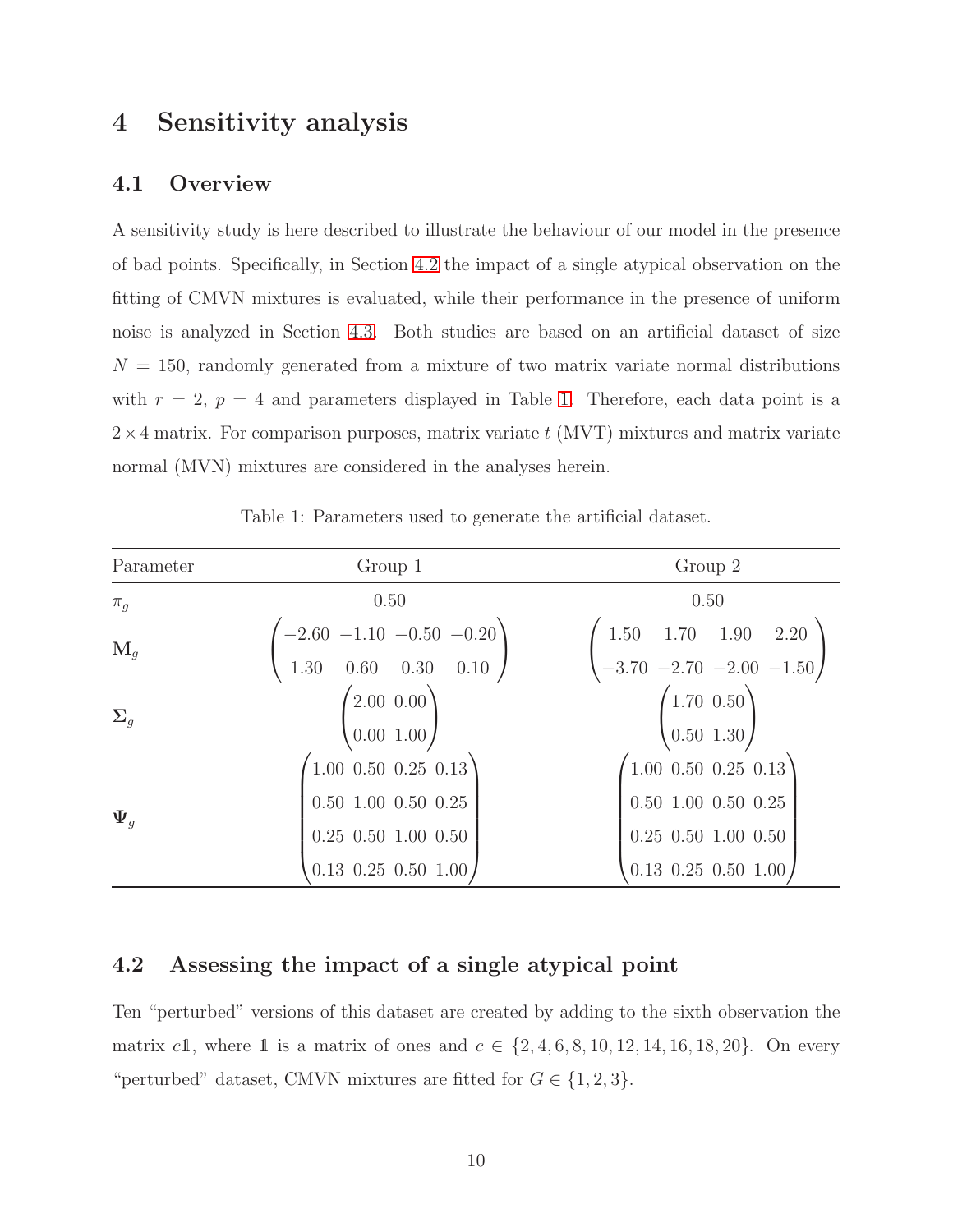In all of the considered cases, the BIC selects the true number of groups  $(G = 2)$  when fitting the CMVN mixture model. It is interesting to note that the fitted model detects the perturbed observation as a bad point for  $c > 2$ , and it is the only bad point detected in each case. The estimated a *posteriori* probabilities  $\hat{v}_{6g}$  for the perturbed observation to be a good point and the estimated values of  $\eta_g$  are shown in Table [2.](#page-10-0) As we can see, the farther it is from the bulk of the data, the lower its probability of being a good point. In addition, this probability is practically null for  $c > 2$ . Regarding the values of  $\eta_g$ , the more the perturbed observation departs from the bulk of the data, the higher the value of  $\eta_g$ , confirming its useful interpretation as an inflation parameter.

<span id="page-10-0"></span>Table 2: Estimated a posteriori probability  $\hat{v}_{6g}$  of being a good point for each perturbed dataset.

| $\mathcal{C}$  | $\hat{v}_{6q}$           | $\hat{\eta}_g$ | $\mathcal{C}$ | $\hat{v}_{6q}$            | $\hat{\eta}_g$ |
|----------------|--------------------------|----------------|---------------|---------------------------|----------------|
| $\overline{2}$ | $9.9889 \times 10^{-01}$ | 1.01           | 12            | $1.4419 \times 10^{-59}$  | 39.58          |
|                | $7.7778 \times 10^{-05}$ | 3.44           | 14            | $1.0673 \times 10^{-80}$  | 52.30          |
| 6              | $4.0366 \times 10^{-13}$ | 6.38           | 16            | $2.8339 \times 10^{-105}$ | 66.43          |
| 8              | $4.1487 \times 10^{-27}$ | 19.60          | 18            | $2.3217 \times 10^{-132}$ | 82.91          |
| 10             | $1.1401 \times 10^{-41}$ | 28.69          | 20            | $2.7058 \times 10^{-163}$ | 100.24         |

If an MVN mixture is fitted to the simulated perturbed data, the number of groups detected by the BIC becomes  $G = 3$  for  $c > 6$ . On the other hand, although the MVT mixture performs similarly to the CMVN, the CMVN mixture both accounts for outliers and allows for their automatic identification, whereas the MVT mixture just accounts for the outliers.

From the analysis of the BIC values in Table [3,](#page-11-1) it is interesting to note that, for increased levels of contamination the best model chosen by the BIC gradually shifts from the MVN mixture to the CMVN mixture. Therefore, for those situations with a higher level of contamination, CMVN mixtures appear to provide a better fit of the data.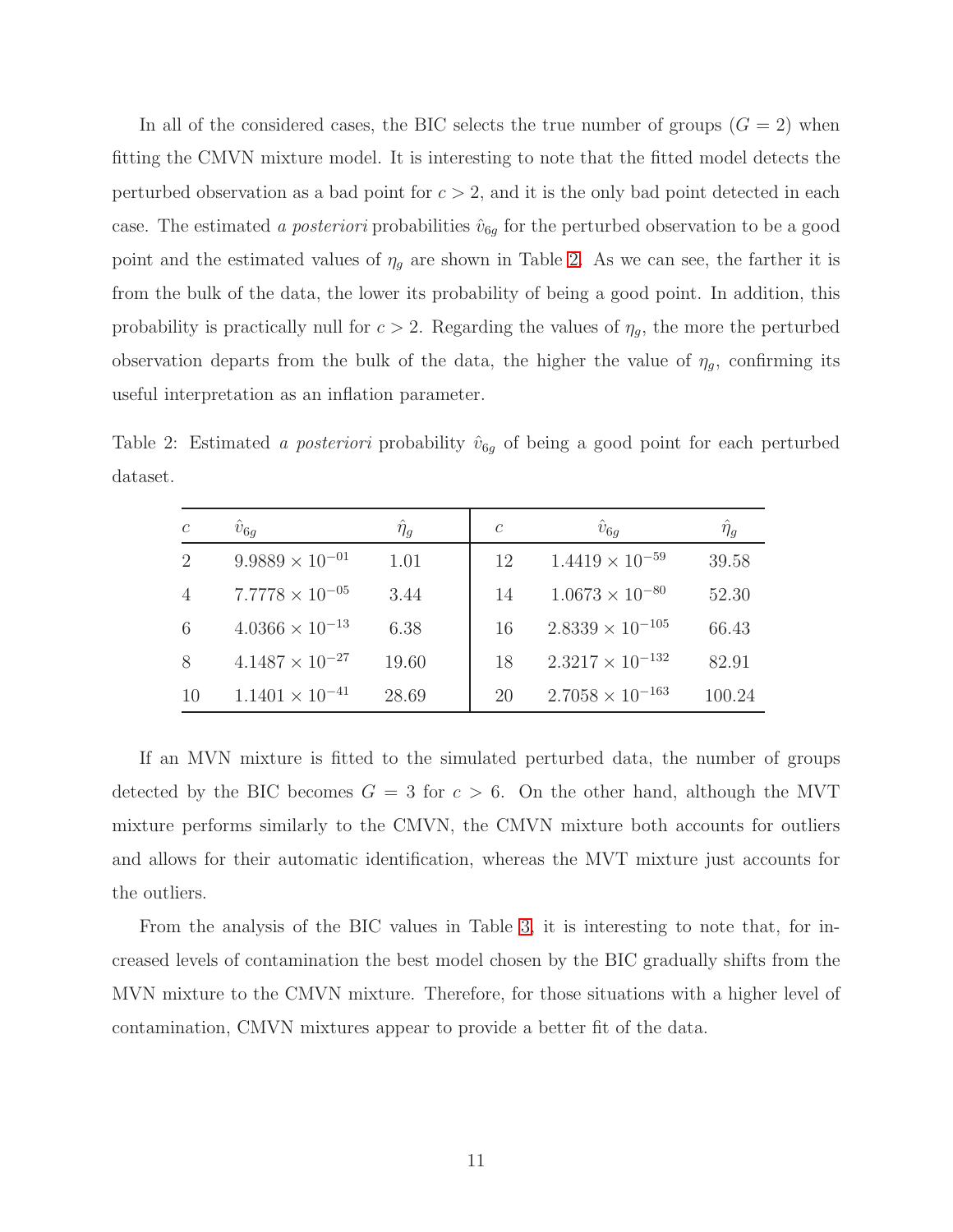| $\mathcal{C}$  |                | <b>MVN</b> |                | <b>MVT</b> |                | <b>CMVN</b> |
|----------------|----------------|------------|----------------|------------|----------------|-------------|
|                | G              | <b>BIC</b> | G              | BIC        | $\overline{G}$ | <b>BIC</b>  |
| $\overline{2}$ | $\overline{2}$ | $-3955.38$ | $\overline{2}$ | $-3972.21$ | $\overline{2}$ | $-3985.44$  |
| $\overline{4}$ | $\overline{2}$ | $-3979.88$ | $\overline{2}$ | $-3988.14$ | $\overline{2}$ | $-3993.43$  |
| 6              | $\overline{2}$ | $-4013.61$ | $\overline{2}$ | $-4000.99$ | $\overline{2}$ | $-4004.76$  |
| 8              | 3              | $-4036.85$ | $\overline{2}$ | $-4010.32$ | $\overline{2}$ | $-4011.19$  |
| 10             | 3              | $-4029.90$ | $\overline{2}$ | $-4017.32$ | $\overline{2}$ | $-4014.10$  |
| 12             | 3              | $-4034.00$ | $\overline{2}$ | $-4022.99$ | $\overline{2}$ | $-4016.60$  |
| 14             | 3              | $-4041.59$ | $\overline{2}$ | $-4027.48$ | $\overline{2}$ | $-4018.78$  |
| 16             | 3              | $-4054.99$ | $\overline{2}$ | $-4031.43$ | $\overline{2}$ | $-4020.70$  |
| 18             | 3              | $-4056.78$ | $\overline{2}$ | $-4036.66$ | $\overline{2}$ | $-4022.43$  |
| 20             | 3              | $-4043.12$ | $\overline{2}$ | $-4037.97$ | $\overline{2}$ | $-4024.00$  |

<span id="page-11-1"></span>Table 3: Groups chosen by the BIC, with corresponding values, for the competing mixture models on the perturbed datasets.

## <span id="page-11-0"></span>4.3 Assessing the impact of background noise

In this application,  $10\%$  of the points are randomly substituted by noisy matrices whose elements are generated from a uniform distribution over the interval [−8, 8]. All the competing mixture models are fitted to the data with  $G \in \{1, 2, 3\}$  and their results are shown in Table [4.](#page-11-2) Similar to [Punzo & McNicholas \(2016\)](#page-16-5), the ARI and the misclassification rates are computed only with respect to the true good observations, i.e., by excluding the noisy points.

<span id="page-11-2"></span>Table 4: BIC values and classification performance for the MVN, MVT, and CMVN mixture models for the simulated data with uniform noise.

|             | $\binom{1}{r}$ | BIC        | ARI  | <b>MCR</b> |
|-------------|----------------|------------|------|------------|
| <b>MVN</b>  | 3              | $-4436.89$ | 0.98 | $0.75\%$   |
| <b>MVT</b>  |                | $-4429.85$ | 0.94 | 1.48\%     |
| <b>CMVN</b> |                | $-4396.69$ | 1.00 | $0.00\%$   |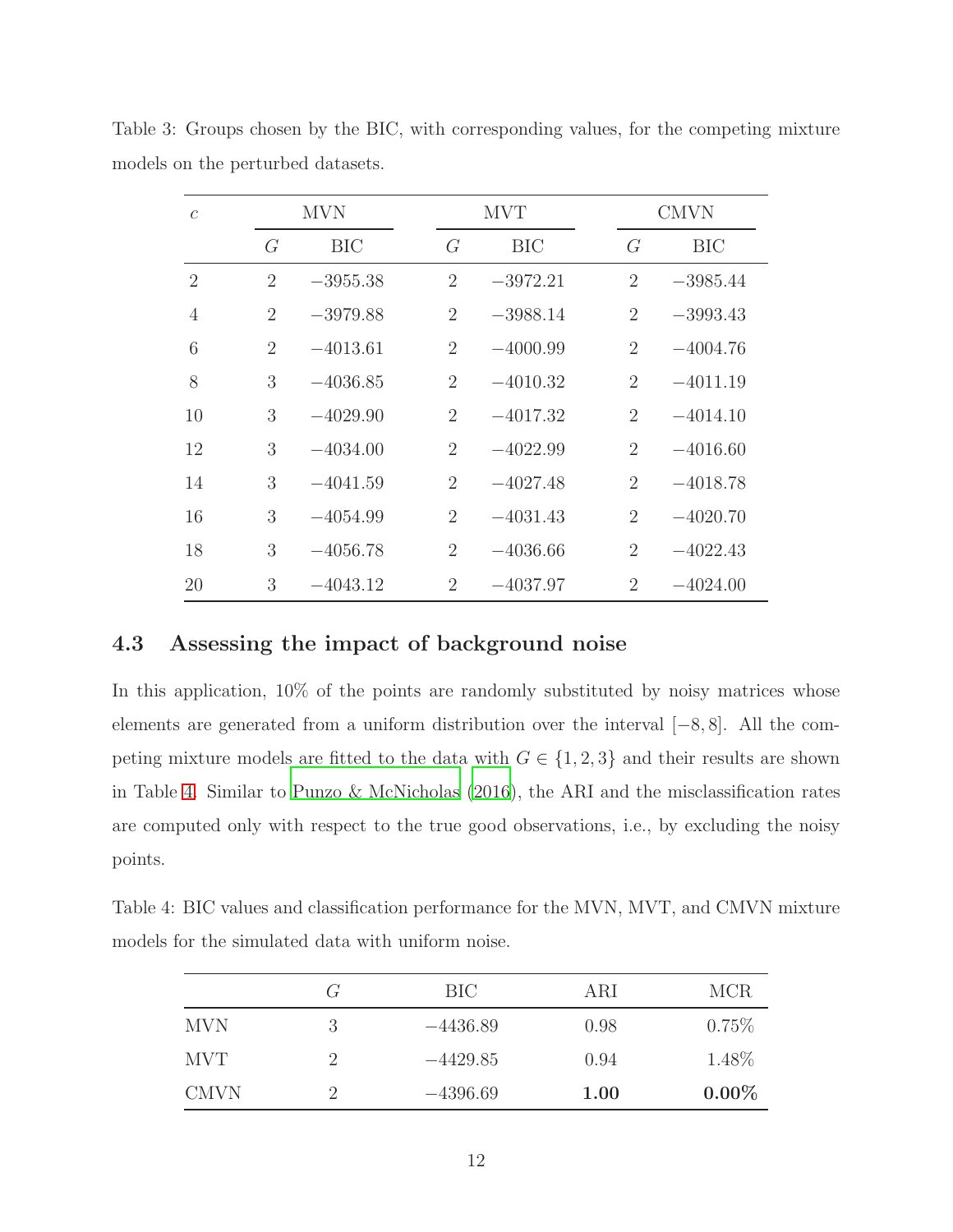As in the previous simulation, the MVN mixture is affected by atypical observations. The BIC selects an additional third component that is attempting to model part of the background noise. When fitting the MVT mixture, the correct number of groups is found by the BIC, but the resulting misclassification rate is worse than the MVN mixture.

The use of the CMVN mixture results in the correct selection of the number of groups, and perfect classification of the good points. Furthermore, the noisy observations are correctly classified as bad points, with estimated posterior probabilities to be good in the range  $[3.0010 \times 10^{-57}, 5.3852 \times 10^{-11}].$ 

# <span id="page-12-0"></span>5 ANVUR data

The Italian National Agency for the Evaluation of Universities and Research Institutes (AN-VUR) maintains data on Italian universities' quantitative indicators concerning the academic careers of the students as well as the results of their teaching activities. Such data are now considered. In this application, the following three variables are measured over three years for  $N = 75$  study programs in the non-telematic Italian universities. The three variables are the percentage of students that have earned at least 40 course credits during the calendar year, the percentage of students that continued in the second year of the same study program, and the percentage of students who would enrol again in the same course of study. Each data point is then a  $3 \times 3$  matrix. Every study program is measured at the national level, i.e., it is the average value of all the study programs of the same type across the country for the reference year.

There are  $G = 2$  groups in the data with  $N_1 = 33$  bachelor's degrees and  $N_2 = 42$  master's degrees. The MVN, MVT, and CMVN mixtures are fitted to the data for  $G \in \{1, 2, 3\}$  and their results are shown in Table [5.](#page-13-0) The BIC selects  $G = 3$  groups when fitting the MVN mixture, and the correct number of groups  $(G = 2)$  when fitting both the MVT and CMVN mixtures. In terms of model fit, fitting the CMVN mixture results in the highest BIC. Moreover, the best classification performance is achieved by fitting the CMVN mixture.

The estimated proportion of good points and the degree of contamination for the first group are  $\hat{\alpha}_1 = 0.76$  and  $\hat{\eta}_1 = 6.69$ , respectively, whereas for the second group they are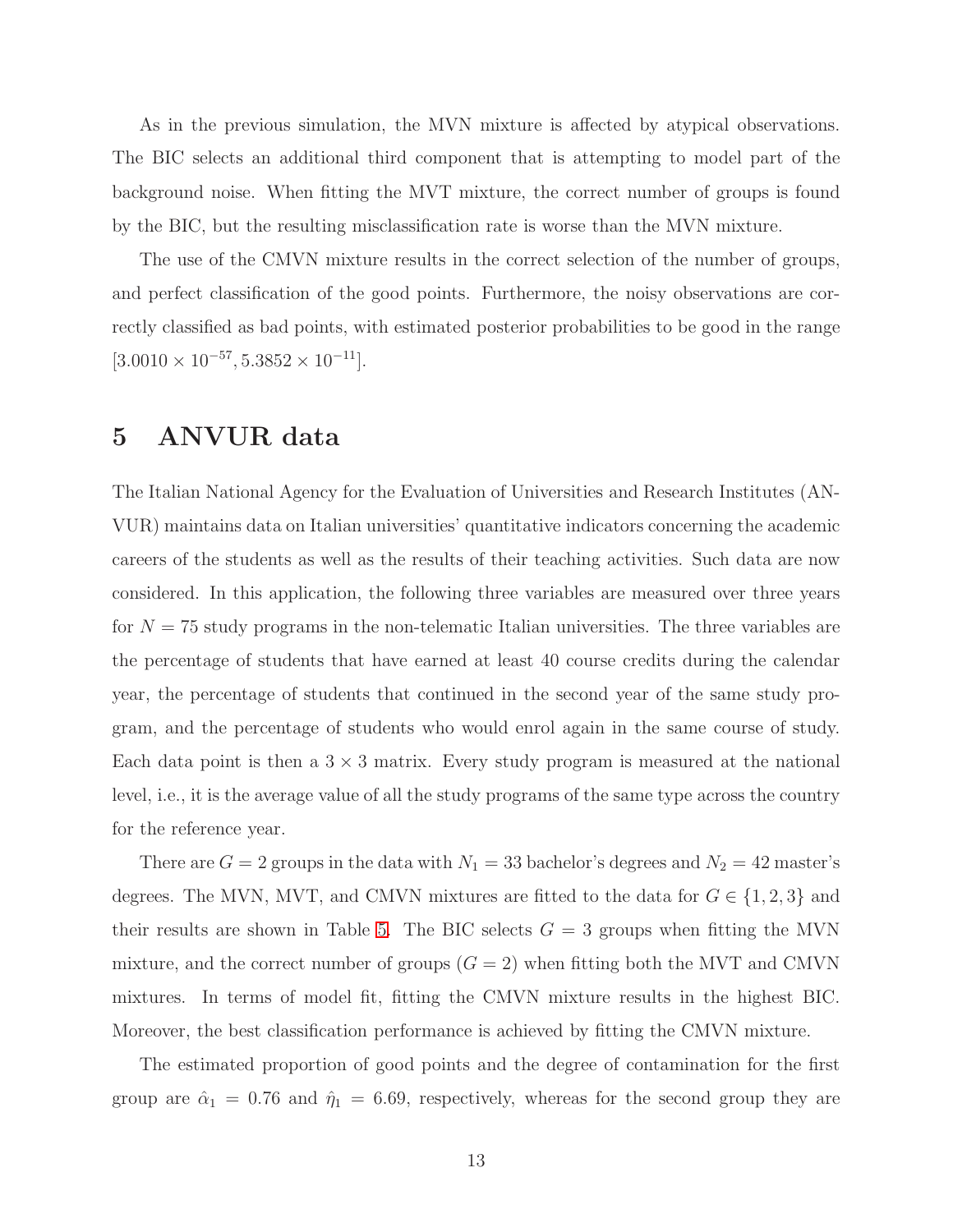|             | G        | BIC    | ARI  | <b>MCR</b> |
|-------------|----------|--------|------|------------|
| <b>MVN</b>  | 3        | 414.87 | 0.84 | $8.00\%$   |
| <b>MVT</b>  |          | 465.01 | 0.84 | $4.00\%$   |
| <b>CMVN</b> | $\Omega$ | 469.11 | 0.90 | $2.66\%$   |

<span id="page-13-0"></span>Table 5: BIC values and classification performance of the MVN, MVT, and CMVN mixture models for the ANVUR data.

 $\hat{\alpha}_2 = 0.98$  and  $\hat{\eta}_2 = 63.74$ . Therefore, while there are more outliers found in group 1, the single outlier found in group 2 is more severe, as reflected by the much greater value of the inflation parameter. These aspects can be better understood by looking at Table [6,](#page-13-1) where the study programs marked as bad for the first group are reported, along with their estimated probabilities to be good points.

<span id="page-13-1"></span>Table 6: Study programs marked as bad in the first group using the CMVN mixture with corresponding  $\hat{v}_{i1}$  values.

| Study Program                                                         | $\hat{v}_{i1}$           |
|-----------------------------------------------------------------------|--------------------------|
| Territorial, Urban, Landscape and Environmental Planning Sciences     | $1.2231 \times 10^{-05}$ |
| Sciences and Technologies for the Environment and Nature              | $2.5089 \times 10^{-03}$ |
| Geological Sciences                                                   | $7.6853 \times 10^{-03}$ |
| Social Service                                                        | $5.1102 \times 10^{-16}$ |
| Sociology                                                             | $1.2060 \times 10^{-11}$ |
| Pharmaceutical Sciences and Technologies                              | $3.3421 \times 10^{-07}$ |
| Sciences and Techniques of Preventive and Adapted Physical Activities | $1.9402 \times 10^{-09}$ |
| Health Professions of Rehabilitation Sciences                         | $2.1618 \times 10^{-08}$ |

It is interesting to note that the first three study programs marked as bad in the first group are all related, in some way, to the natural and environmental sciences. Similarly, the social services and sociology programs are closely related, and they are the only programs in this dataset that explicitly deal with this area. The only study program flagged as being bad for the second group is the geophysical sciences program. For this observation, the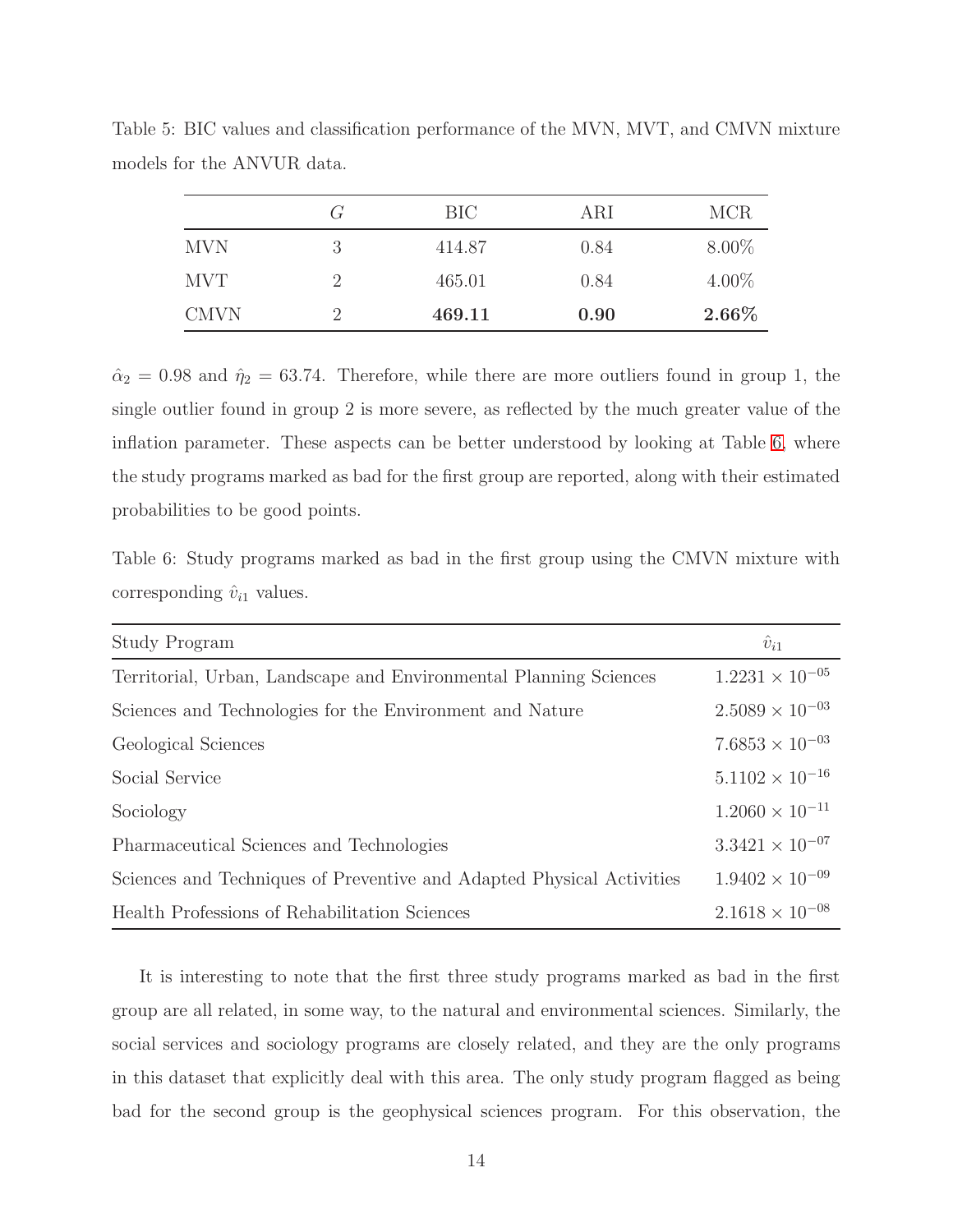<span id="page-14-1"></span>probability of being a good point is very small  $(4.2215 \times 10^{-114})$ .

# 6 Conclusions

A mixture of contaminated matrix variate normal distributions has been introduced and with its many useful properties have been discussed. The heavier tails of the CMVN distribution allow for the modelling of matrix variate data with outlying observations as well as reducing the impact of the outlying matrices on the parameter estimates. The most useful aspect of this model, however, is its ability to identify outlying matrices in a straightforward manner. This is very important in the analysis of three-way data because it is difficult to visualize the data.

These interesting aspects have been demonstrated both in a simulation study and in a real data application, where the contaminated matrix normal mixture model obtained better performance than the competing models in terms of model fit, classification, and the inherent ability to detect outlying observations.

An interesting point for further research could be to accommodate asymmetric contamination by using skewed matrix variate distributions [\(Gallaugher & McNicholas 2017,](#page-15-9) [2019](#page-15-10)). Another avenue, and one that is presently being considered, is the extension of the approach of [Clark & McNicholas \(2019](#page-15-11)) to three-way data.

# References

- <span id="page-14-0"></span>Aitkin, M. & Wilson, G. T. (1980), 'Mixture models, outliers, and the EM algorithm',  $Technometrics 22(3), 325-331.$
- <span id="page-14-2"></span>Andrews, J. L. & McNicholas, P. D. (2011a), 'Extending mixtures of multivariate t-factor analyzers', Statistics and Computing 21(3), 361–373.
- <span id="page-14-3"></span>Andrews, J. L. & McNicholas, P. D. (2012b), 'Mixtures of modified t-factor analyzers for model-based clustering, classification, and discriminant analysis', Journal of Statistical Planning and Inference  $141(4)$ , 1479–1486.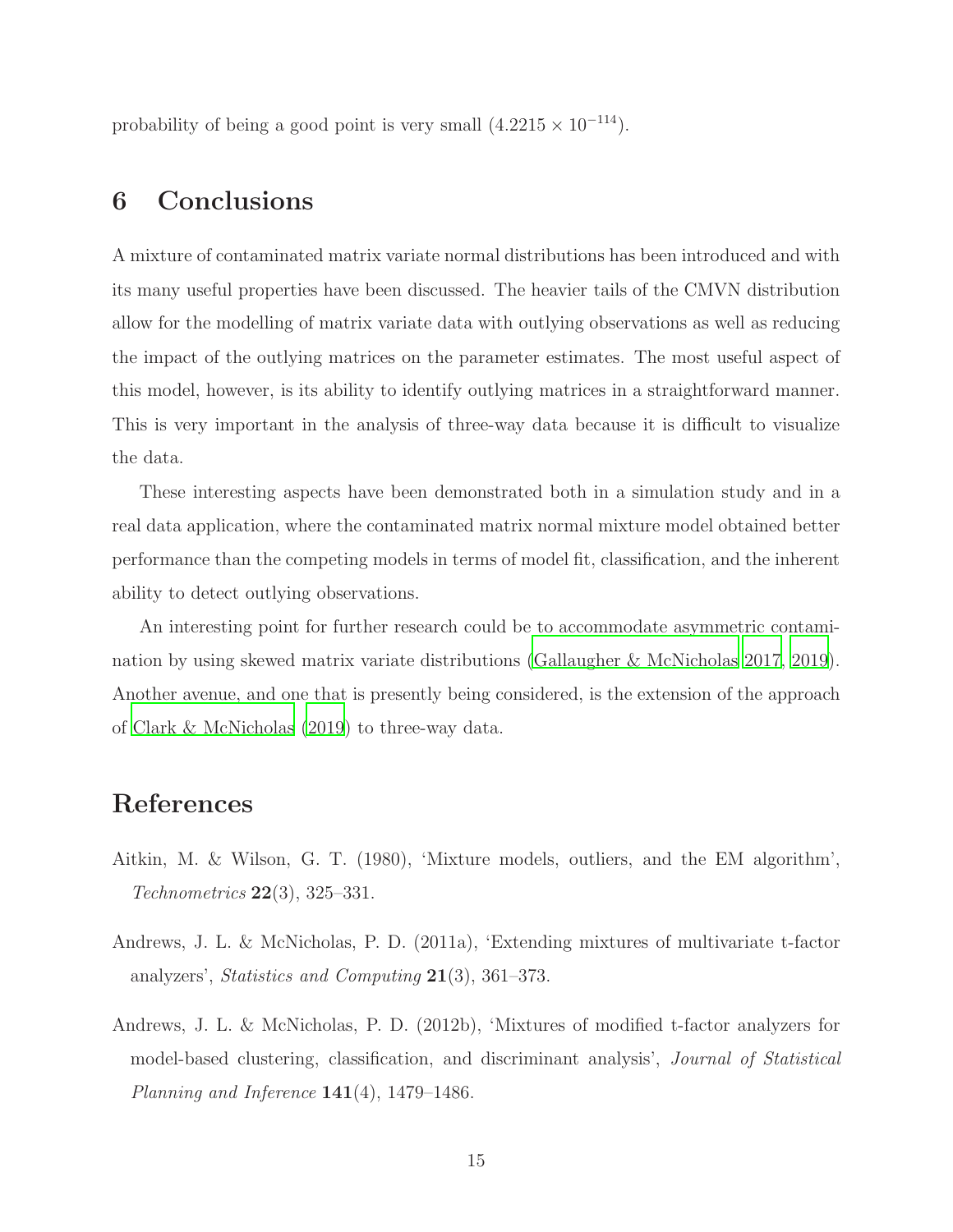- <span id="page-15-5"></span>Andrews, J. L. & McNicholas, P. D. (2012), 'Model-based clustering, classification, and discriminant analysis via mixtures of multivariate  $t$ -distributions: The  $t$ EIGEN family', Statistics and Computing 22(5), 1021–1029.
- <span id="page-15-6"></span>Bouveyron, C. & Brunet-Saumard, C. (2014), 'Model-based clustering of high-dimensional data: A review', Computational Statistics and Data Analysis 71, 52–78.
- <span id="page-15-11"></span>Clark, K. M. & McNicholas, P. D. (2019), 'Using subset log-likelihoods to trim outliers in Gaussian mixture models'. arXiv preprint [arXiv:1907.01136v](http://arxiv.org/abs/1907.01136)2.
- <span id="page-15-3"></span>Dang, U. J., Browne, R. P. & McNicholas, P. D. (2015), 'Mixtures of multivariate power exponential distributions', Biometrics 71(4), 1081–1089.
- <span id="page-15-8"></span>Dempster, A. P., Laird, N. M. & Rubin, D. B. (1977), 'Maximum likelihood from incomplete data via the EM algorithm', Journal of the Royal Statistical Society: Series B 39(1), 1–38.
- <span id="page-15-4"></span>Doğru, F. Z., Bulut, Y. M. & Arslan, O. (2016), 'Finite mixtures of matrix variate t distributions', Gazi University Journal of Science 29(2), 335–341.
- <span id="page-15-2"></span>Farcomeni, A. & Punzo, A. (2019), 'Robust model-based clustering with mild and gross outliers', TEST, 1–19.
- <span id="page-15-9"></span>Gallaugher, M. P. B. & McNicholas, P. D. (2017), 'A matrix variate skew-t distribution',  $Stat 6(1), 160-170.$
- <span id="page-15-0"></span>Gallaugher, M. P. B. & McNicholas, P. D. (2018), 'Finite mixtures of skewed matrix variate distributions', Pattern Recognition 80, 83–93.
- <span id="page-15-10"></span>Gallaugher, M. P. B. & McNicholas, P. D. (2019), 'Three skewed matrix variate distributions', Statistics and Probability Letters 145, 103–109.
- <span id="page-15-1"></span>Gallaugher, M. P. B. & McNicholas, P. D. (2020), 'Parsimonious mixtures of matrix variate bilinear factor analyzers' in T. Imaizumi et al. (eds.), Advanced Studies in Behaviormetrics and Data Science: Essays in Honor of Akinori Okada, Springer: Singapore, pp. 177–196.
- <span id="page-15-7"></span>Gupta, A. & Varga, T. (1994), 'A new class of matrix variate elliptically contoured distributions', Journal of the Italian Statistical Society 3(2), 255–270.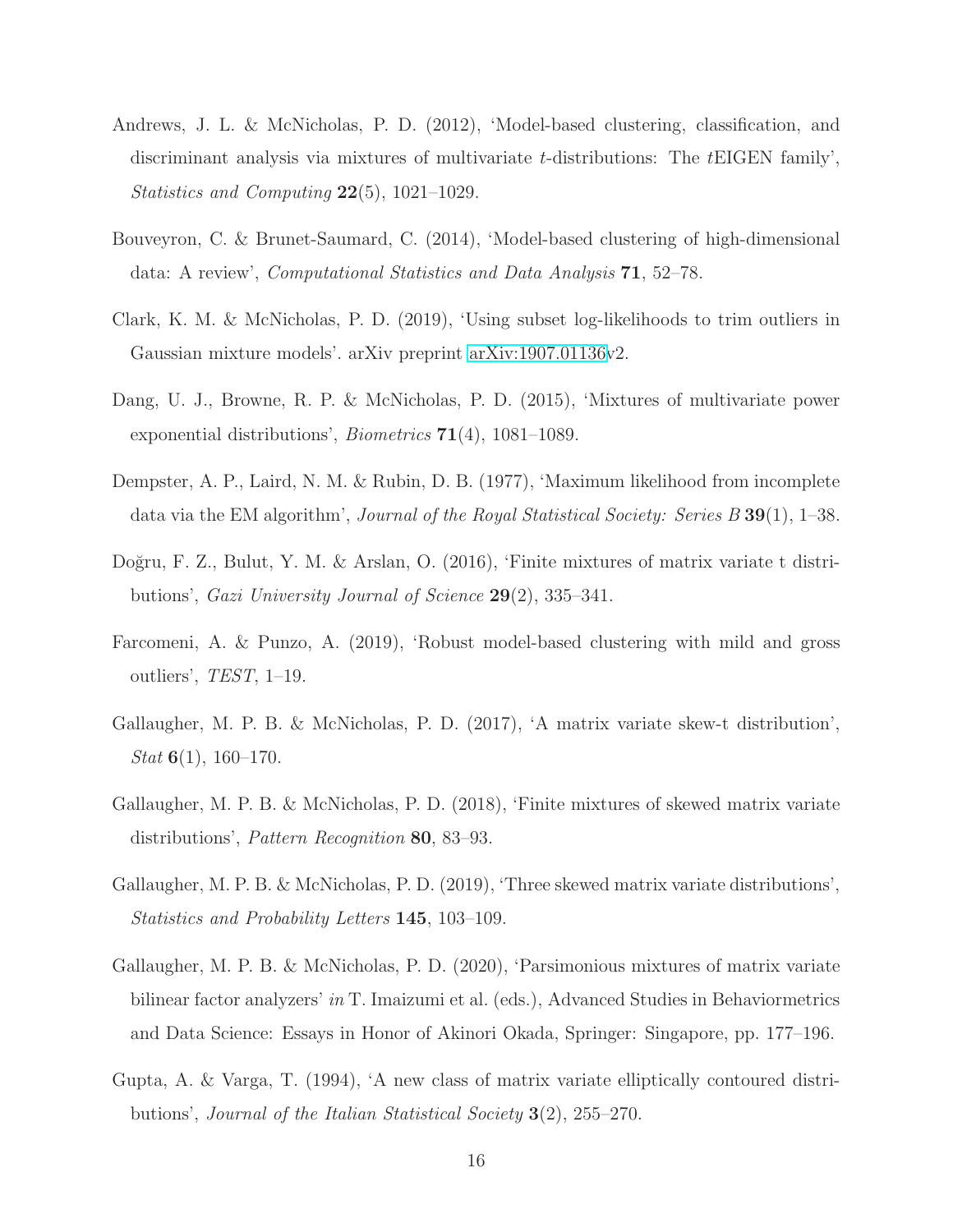- <span id="page-16-11"></span>Hubert, L. & Arabie, P. (1985), 'Comparing partitions', *Journal of Classification* 2(1), 193– 218.
- <span id="page-16-7"></span>Lin, T.-I., McNicholas, P. D. & Hsiu, J. H. (2014), 'Capturing patterns via parsimonious t mixture models', *Statistics and Probability Letters* 88, 80–87.
- <span id="page-16-6"></span>McNicholas, P. D. (2016a), Mixture Model-Based Classification, Boca Raton: Chapman & Hall/CRC Press.
- <span id="page-16-8"></span>McNicholas, P. D. (2016b), 'Model-based clustering', Journal of Classification 33(3), 331– 373.
- <span id="page-16-0"></span>Melnykov, V. & Zhu, X. (2019), 'Studying crime trends in the USA over the years 2000–2012', Advances in Data Analysis and Classification 13(1), 325–341.
- <span id="page-16-9"></span>Meng, X.-L. & Rubin, D. B. (1993), 'Maximum likelihood estimation via the ECM algorithm: a general framework', Biometrika 80, 267–278.
- <span id="page-16-4"></span>Peel, D. & McLachlan, G. J. (2000), 'Robust mixture modelling using the t distribution', Statistics and Computing 10(4), 339–348.
- <span id="page-16-5"></span>Punzo, A. & McNicholas, P. D. (2016), 'Parsimonious mixtures of multivariate contaminated normal distributions', *Biometrical Journal* 58(6), 1506–1537.
- <span id="page-16-3"></span>Ritter, G. (2015), Robust Cluster Analysis and Variable Selection, Chapman & Hall/CRC Press, Boca Raton.
- <span id="page-16-2"></span>Sarkar, S., Zhu, X., Melnykov, V. & Ingrassia, S. (2020), 'On parsimonious models for modeling matrix data', *Computational Statistics*  $\mathscr{C}$  Data Analysis 142, 106822.
- <span id="page-16-10"></span>Schwarz, G. (1978), 'Estimating the dimension of a model', The Annals of Statistics 6(2), 461–464.
- <span id="page-16-1"></span>Silva, A., Rothstein, S.J., McNicholas, P.D. & Subedi, S. (2019), 'A multivariate Poisson-log normal mixture model for clustering transcriptome sequencing data', *BMC Bioinformatics* 20, 394.